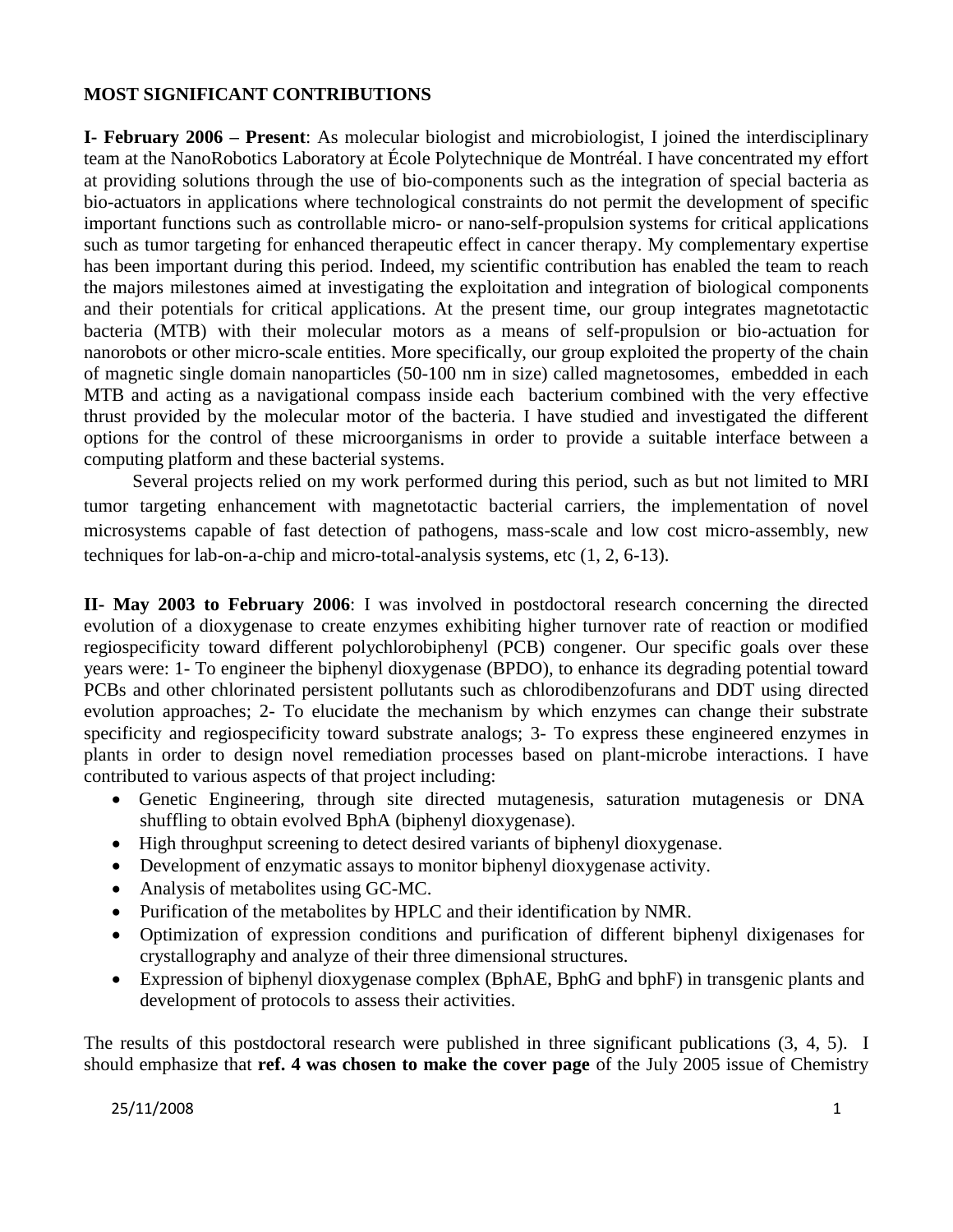and Biology and it was also chosen to be the subject of a preview article in the same issue (BucKel, W. On the road to bioremediation of dioxin. Chem. Biol. 12, 723-724, 2005).

## **III- List of [Contributions:](javascript:submit_form())**

- **Journal Papers**
- 1. Sylvain Martel, **Mahmood Mohammadi**, Ouajdi Felfoul, Zhao Lu, and Pierre Pouponneau, "Flagellated magnetotactic bacteria as controlled MRI-trackable propulsion and steering systems for medical nanorobots operating in the human microvasculature," *International Journal of Robotics Research (IJRR)*, Special edition on current state of the art and future challenges in nanorobotics, (Accepted for publication, July 2008).
- 2. Sylvain Martel, Ouajdi Felfoul, Jean-Baptiste Mathieu, Arnaud Chanu, Samer Tamaz, **Mahmood Mohammadi**, Martin Mankiewicz and Nasr Tabatabaei, "MRI-based Medical Nanorobotic Platform for the Control of Magnetic Nanoparticles and Flagellated Bacteria for Target Interventions in Human Capillaries," *International Journal of Robotics Research (IJRR)*, Special Issue on Medical Robotics (submitted Feb. 2008, in review).
- 3. **Mohammadi M,** Chalavi V, Laliberté J. F, Sylvestre M. 2007, "Expression of BPDO complex (BphAE, BphG and bphF) in transgenic Plants," *Biotechnol & Bioeng,* 97(3): 496-505
- 4. **Mohammadi M** [and Sylvestre M.](http://www.ncbi.nlm.nih.gov/entrez/query.fcgi?cmd=Retrieve&db=pubmed&dopt=Abstract&list_uids=16039530&query_hl=2) 2005**,** "Resolving the profile of metabolites generated during oxidation of Dibenzofuran and Chlorodibenzofurans by the Biphenyl catabolic pathway enzymes*,*" *Chem Biol,* 12: 835-846.

Comment in: *Chem Biol.* [2005 Jul: 12\(7\):723-4.](http://www.ncbi.nlm.nih.gov/entrez/query.fcgi?cmd=Retrieve&db=pubmed&dopt=Abstract&list_uids=16039520)

5. Barriault D, Lepine F, **Mohammadi M**[, Milot S, Leberre N, Sylvestre M.](http://www.ncbi.nlm.nih.gov/entrez/query.fcgi?cmd=Retrieve&db=pubmed&dopt=Abstract&list_uids=15342625&query_hl=2) 2004, "Revisiting the regiospecificity of Burkholderia xenovorans LB400 Biphenyl Dioxygenase toward 2,2'- Dichlorobiphenyl and 2,3,2',3'-Tetrachlorobiphenyl," *J. Biol. Chem*. 279(46): 47489-47496.

## **Reviewed Proceedings**

- 6. Sylvain Martel, Walder André, **Mahmood Mohammadi**, and Zhao Lu, "Towards Swarms of Communication-enable and Intelligent Sensotaxis-based Bacterial Microrobots Capable of Collective Tasks in an Aqueous Medium, " *The 2009 IEEE International Conference on Robotics and Automation (ICRA2009)(in* in review).
- 7. Sylvain Martel and **Mahmood Mohammadi**, "Controllable Bacterial Actuators for Nanorobots, " *Actuator 2008, the 11th International Conference on New Actuators & 5th International Exhibition on Smart Actuators and Drive systems,* Bremen, Germany, June 9-11, 2008.
- 8. Sylvain Martel, Ouajdi Felfoul, **Mahmood Mohammadi,** and Jean-Baptiste Mathieu, "Interventional Procedure Based on Nanorobots Propelled and Steered by Flagellated Magnetotactic Bacteria for Direct Targeting of Tumors in the Human Body," *[30th Annual](http://www.embc2008.com/)  [International IEEE EMBS Conference,](http://www.embc2008.com/)* Vancouver, British Columbia, Canada, August 20-24, 2008.
- 9. Sylvain Martel, **Mahmood Mohammadi,** Martin Mankiewicz, Charles C. Tremblay, and Zhao Lu, "Implementation of a Bacterial Microfactory," 6*th International Workshop on Microfactories,* Evanston, IL, USA, October 5-7, 2008.